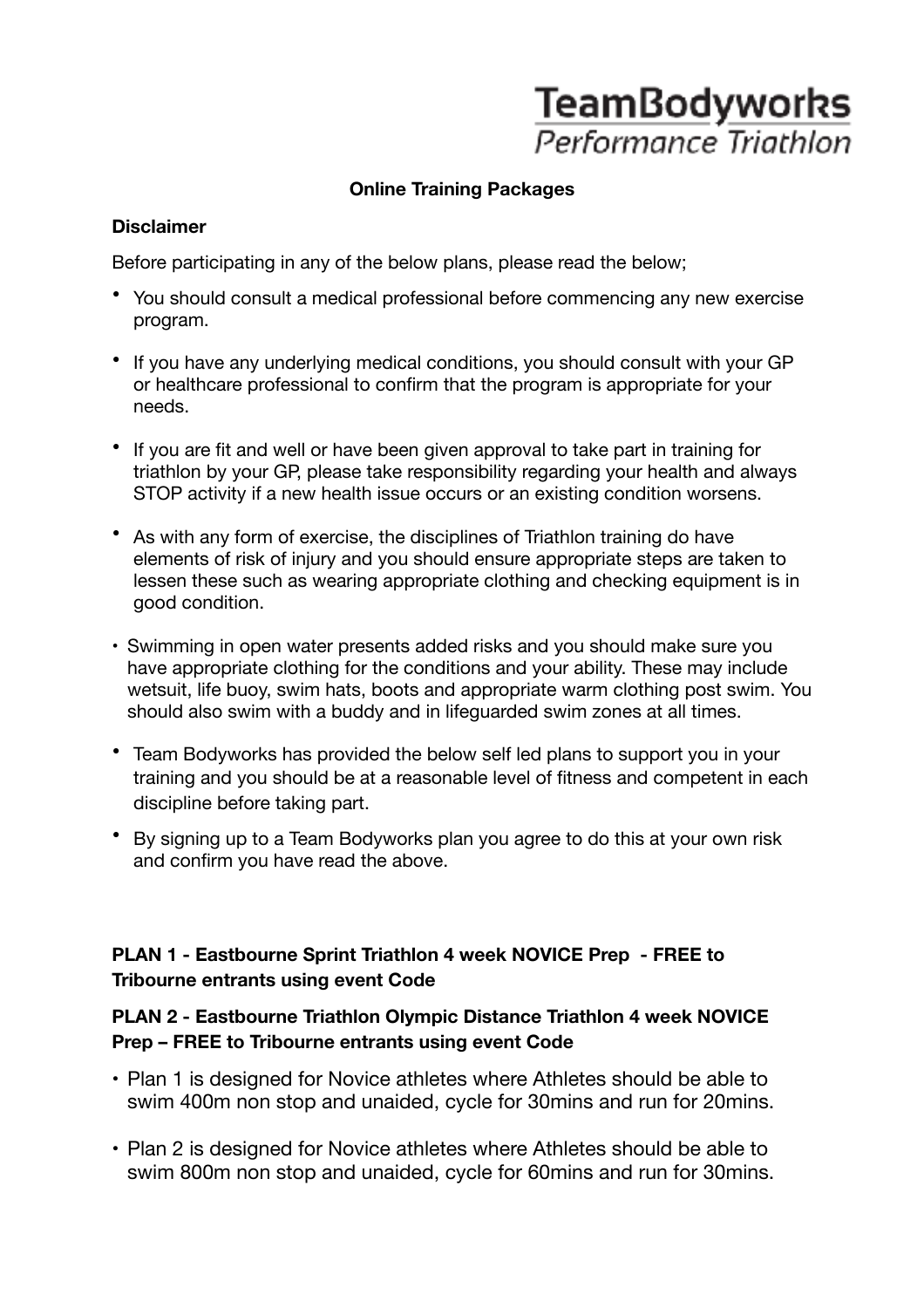- Designed specifically for the courses at Eastbourne Triathlon taking into consideration the sea swim and terrain on bike and run.
- This will give you a guide on the appropriate training required for you to be able to complete and enjoy your day at the Eastbourne Sprint and Olympic distance Triathlons. Supplying you with detailed bike, run and swim sessions for both pool and open water.
- By downloading this plan, you will also gain access to 3 hours of Team Bodyworks live coached online sessions per week covering S&C and Turbo.

To access this plan, you will need to download [Training Peaks Basic](https://www.trainingpeaks.com/) athlete package for free. You will then need to email Steve ( [spclark79@hotmail.com](mailto:spclark79@hotmail.com) ) with the Tribourne Code, your Training peaks account name and you will be supplied with access to the training plan on Training Peaks.

#### **PLAN 3 - Ironbourne Middle Distance 8 Week training plan - £50**

- Plan 3 is designed for athletes who have been training for the middle distance Triathlon at Ironbourne and built a reasonable level of fitness. Athletes should be able to swim 1500m non stop and unaided, cycle continuously for 90mins and run for 60mins.
- Designed specifically for the Eastbourne course taking into consideration of the sea swim and terrain on bike and run.
- The middle distance plan has been developed to give you a guide on the appropriate training required to complete and enjoy the middle distance championships at Ironbourne, supplying you with detailed bike, run and swim sessions for both pool and open water.
- Alongside the detailed sessions, you will also gain access to 3 hours of live online coached Team Bodyworks sessions covering S&C and Turbo.

To access this plan, you will need to download [Training Peaks Basic](https://www.trainingpeaks.com/) athlete package for free. You will then need to email Steve ( [spclark79@hotmail.com](mailto:spclark79@hotmail.com) ) with the Tribourne Code, your Training peaks account name and pay £50 to Team Bodyworks on the below account details. You will then be supplied with access to the training plan on Training Peaks.